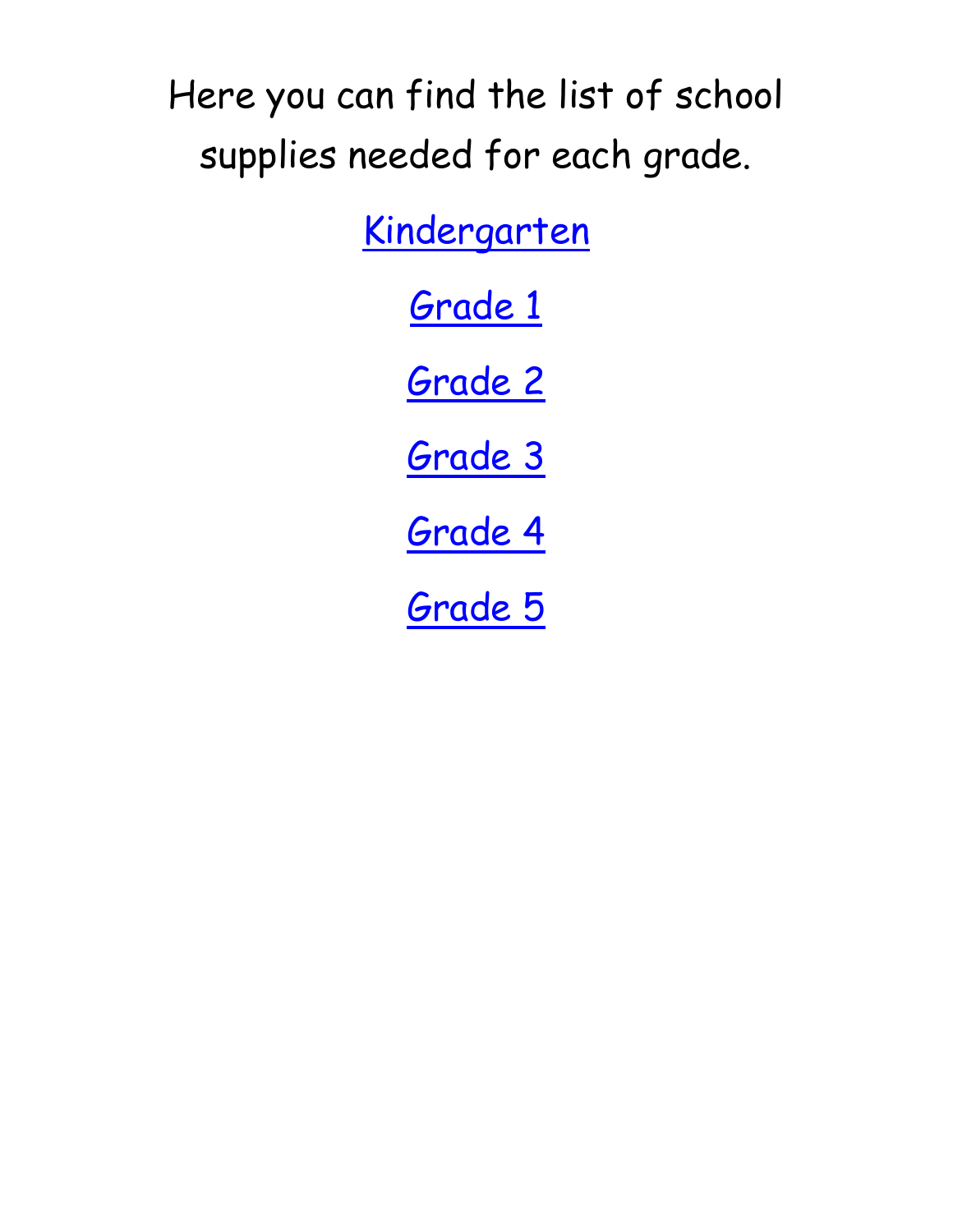## **Kindergarten Supply List**

#### **Please do not send in all supplies at once!**

<span id="page-1-0"></span>Send a few supplies at a time. Children will be responsible for carrying their own items to

the classroom

- 1 marble notebook
- 3 solid glue sticks
- 1 liquid Elmer's glue
- Metal safety scissors
- 1 or 2 boxes of Crayola crayons
- 1 box of Crayola markers
- 1 package of Expo dry erase markers
- 20 pencils (3 sharpened pencils daily)
- 1 folder in each of the following colors: red, blue, green, yellow,
- orange. (Label the front of each folder with your child's first and last name)
- 1 sturdy folder for homework (This folder will be sent back and forth between home and school every day)
- Medium sized pencil case (Large enough to hold pencils, crayons, and dry erase marker)
- 1 box of tissues
- 1 roll of paper towels
- 2 packages of white Staples copy paper
- 1 box of baby wipes
- 1 small sponge or eraser for dry erase boards
- 1 box of gallon sized zip-lock bags
- Change of clothing (labeled in a ziplock bag)
- \$10 for kindergarten trip t-shirt

\*\*Please make sure to label each item with your child's name\*\*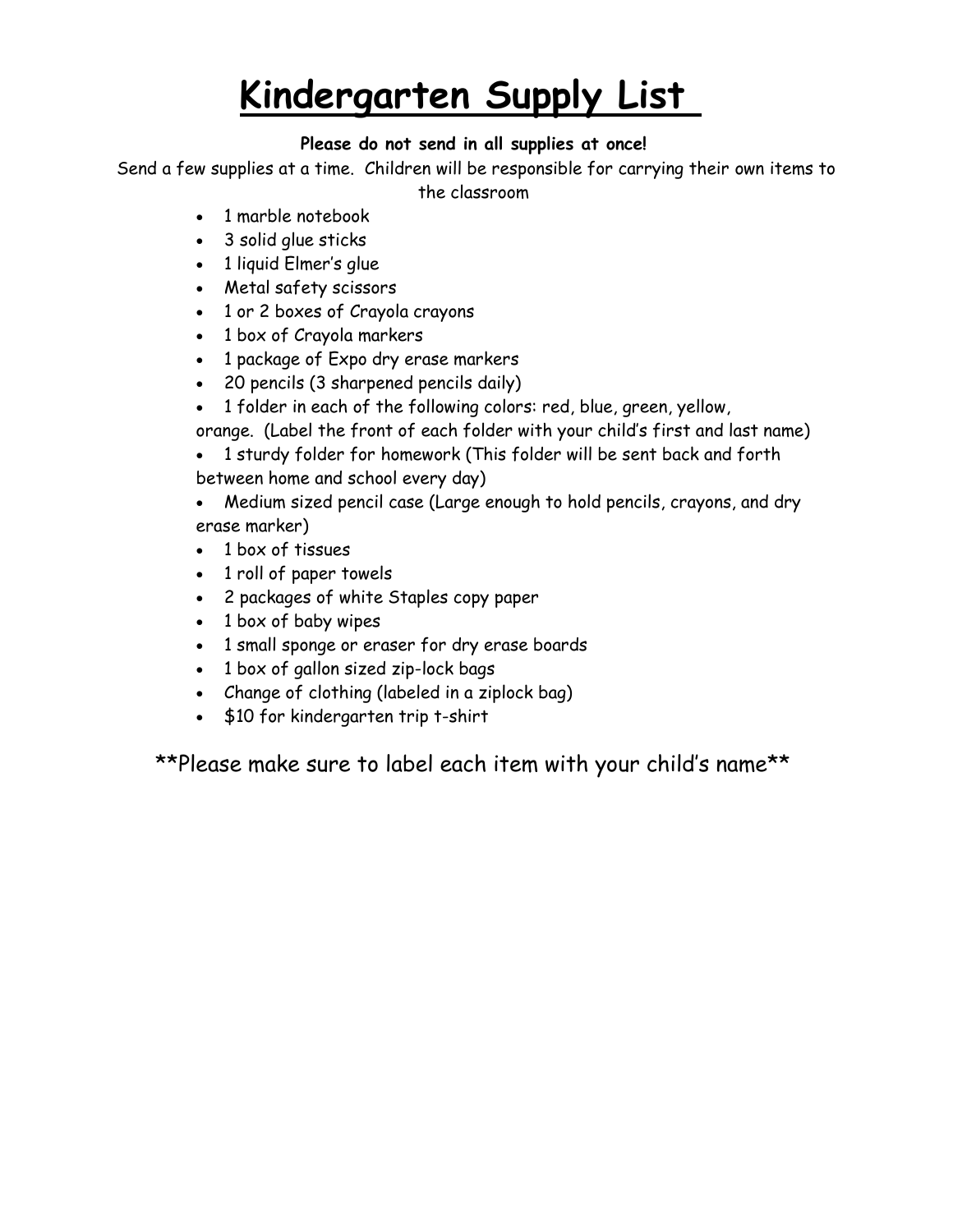# <span id="page-2-0"></span>First Grade Supply List

The following is a list of supplies that your child will need for this school year. Please send in all supplies by the end of the first full week of school.

- 3 marble composition notebooks
- 6 solid colored folders red , blue, green, yellow, orange and purple
- 1 folder of any color or pattern
- 20 sharpened #2 pencils (3 are required daily)
- 1 package of index cards
- 2 packages of thin dry erase markers
- 1 child scissor
- 1 box of crayons (24 count)
- 1 box of washable markers
- 6 large glue sticks
- 1 bottle of liquid glue
- 2 reams of copy/computer paper (500 sheets)
- I pack of construction paper
- 2 boxes of tissues
- 1 roll of paper towel
- 1 package of baby wipes
- 1 box of gallon sized ziplock bags
- 1 pair of headphones

Thank you!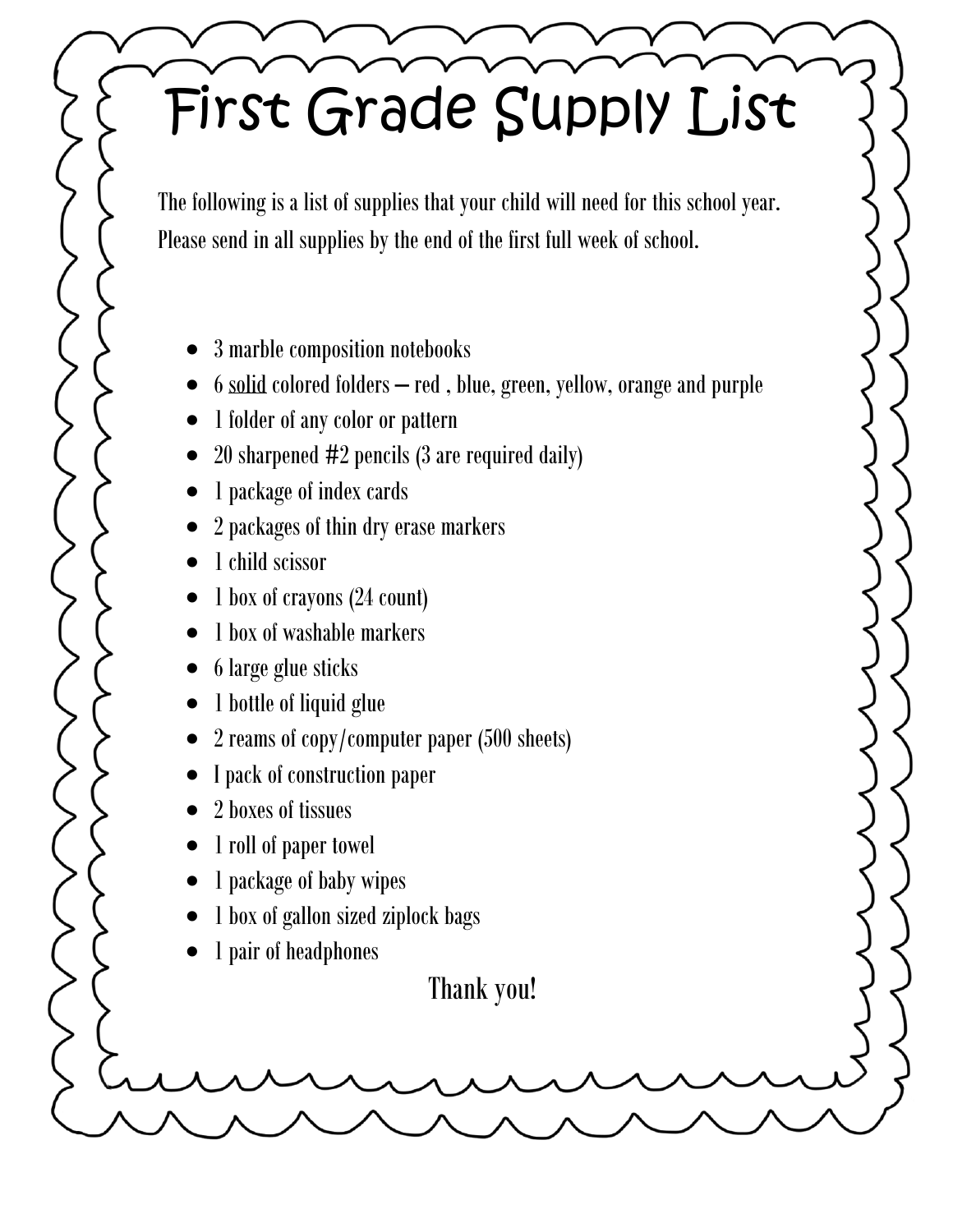## **Second Grade Supply List**

<span id="page-3-0"></span>Welcome to Second Grade! Below is a list of supplies that are required for second grade. **You do not need to bring in all of them on the first day of school. Supplies may be brought in during the first week of school. Supplies can be heavy, so send in a few each day so they can easily be carried upstairs to the classroom.** However, we have placed a star next to the supplies that will be needed the first few days of school. We thank you in advance for your participation and cooperation.

- Second Grade Teachers
	- $\checkmark$  \*8 marble notebooks with your child's name on the cover -NO SPIRAL NOTEBOOKS OR BINDERS
	- $\checkmark$  \*5 folders with pockets along the bottom and your child's name written on the front
	- \* 1 large **zippered** pencil case **NO HARD BOXES WITH LIDS**
	- \* 4 packs of **sharpened pencils – NO LEAD OR MECHANICAL PENCILS**
	- \* 2-3 glue sticks
	- $\times$  \* 1 pair of blunt safety scissors
	- $\checkmark$  2 packages of 500 count white copy/printer paper
	- 1 pair of **ear buds (NO HEADPHONES)** for laptop/iPad use in the classroom
	- $\checkmark$  1 clear ruler with inches and centimeters
	- $\checkmark$  1 large hand held eraser
	- $\checkmark$  1 packages of Post-Its
	- $\times$  1 YELLOW highlighter
	- 1 box of Ziploc bags **gallon size (boys), quart or sandwich size (girls)**
	- $\times$  1 box of baby wipes
	- $\times$  2 boxes of tissues
	- $\times$  2 rolls of paper towels
	- $\checkmark$  1 bottle of hand sanitizer
	- $\checkmark$  1 box of Crayola thick/broad markers
	- $\checkmark$  1 box of crayons 16 24 count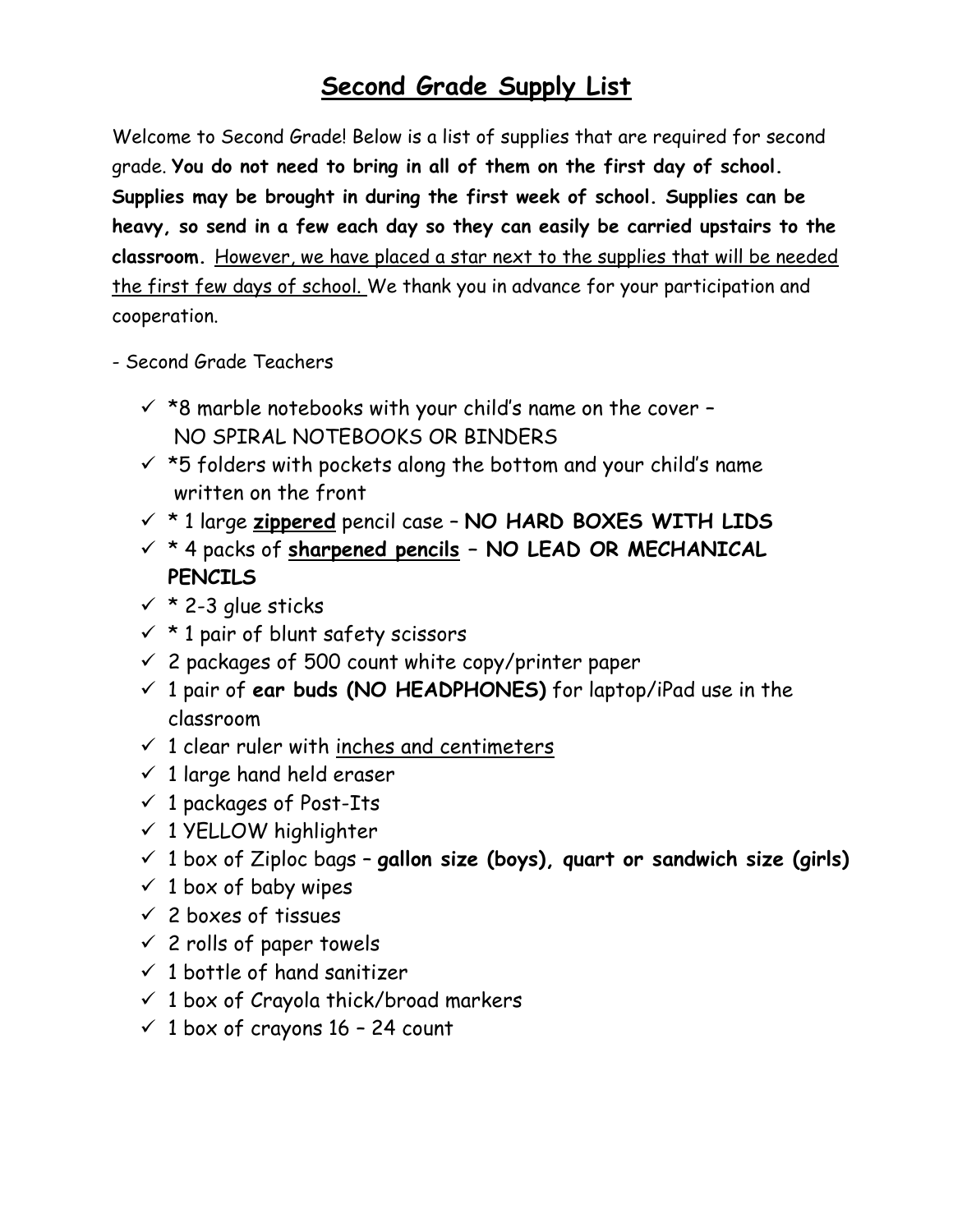## **Third Grade Supply List**

<span id="page-4-0"></span>Dear Students and Parents/Guardians,

We hope you had a successful year in second grade. The third grade teachers look forward to the 2017/2018 school year and the many enjoyable learning experiences that we will share. A school is a community of learners and we would like to consider our classrooms as everyone's second home. As you know, it is not easy keeping a home and there are some necessities that cannot be avoided. We try our best to supply these necessities, but we still need your help. We have prepared a list of basic supplies that are required in the third grade. All supplies are to be labeled with the student's first and last name. Please make sure that all items are purchased prior to the first day of school, which is Thursday, September  $8^{th}$ . It is very important that students come to class each day prepared to work and that supplies are replaced when needed. Also, please note that your child's teacher may request additional items.

#### **10 marble notebooks (No spirals)**

- **1 pair of headphones**
- **7 folders (red, yellow, green, blue, purple, homework and test preparation)**
- **1 large zippered pencil case (NO pencil boxes)**
- **24 #2 sharpened pencils (NO mechanical pencils)**
- **1 pencil sharpener with cover**
- **1 large handheld eraser**
- **2 packs of white copy paper**
- **1 pack of heavy duty construction paper**
- **1 pack of 5-colored Post-its**
- **5 glue sticks**
- **1 box of crayons**
- **1 box of colored pencils**
- **1 pair of scissors**
- **1 ruler**
- **1 box of Ziploc bags (girls bring gallon size and boys bring sandwich size)**
- **3 boxes of tissues**
- **2 rolls of paper towels**
- **1 box of wipes (girls bring baby wipes and boys bring Clorox/Lysol wipes)**

#### **1 large pump hand sanitizer**

We hope you and your family have a wonderful summer. We will see on Thursday, September 8, 2017! - Third Grade Teaching Staff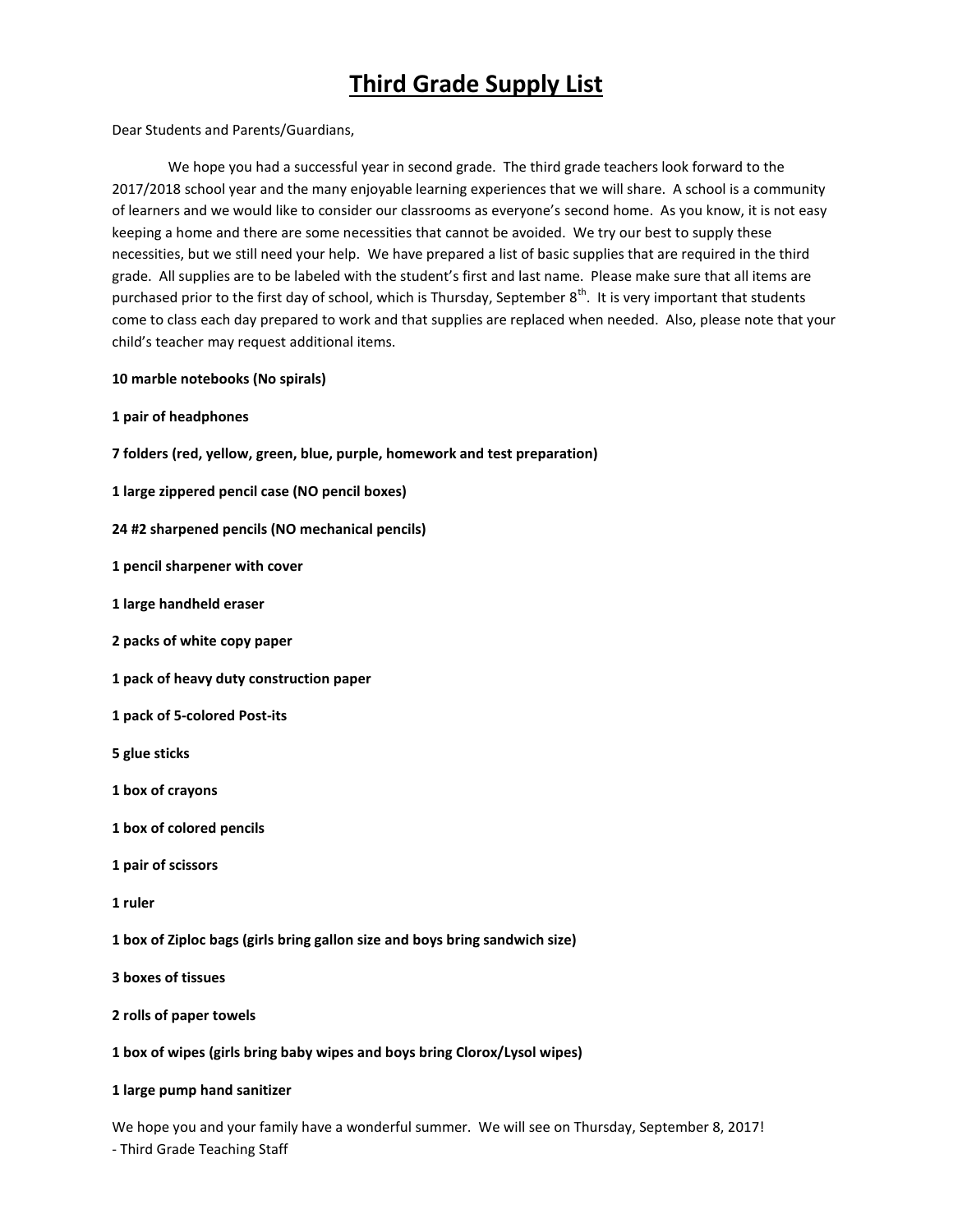## **Fourth Grade Supplies List**

<span id="page-5-0"></span>Dear Parents,

We hope that everyone will have a safe, healthy and fun summer. Below you will find a list of supplies that your child will need for September. Please remember that the supplies listed below will help insure your child's success. Please notify us if you have any difficulties getting the listed supplies. SUPPLIES ARE DUE TO THEIR TEACHERS BY FRIDAY, SEPTEMBER 15, 2017.

It is important to make sure that your child has a dictionary for home use as well as multiplication flashcards. Your child **MUST** know their multiplication facts upon entering the  $4<sup>th</sup>$  grade. Please review with them over the summer.

We give you the list now in June so you have time to shop around and look for sales and bargains to get the supplies. Thanking you in advance for your support and assistance. See you in September!

- 1 pkg Ziploc Gallon size bags (**boys**)
- 1 pkg Ziploc Quart size bags (**girls**)
- $\checkmark$  3 boxes of tissues
- $\checkmark$  2 rolls of paper towels
- $\checkmark$  1 container of baby wipes

1 containers of hand sanitizer

- 10 black marble notebooks **(Please NO spiral notebooks or binders)**
- $\checkmark$  1 pkg markers
- 1 pkg colored pencils (**boys**)
- $\checkmark$  1 pkg crayons (girls)
- $\checkmark$  Glue- 1 glue stick/ 1 bottle of glue
- $\checkmark$  Small safety scissors
- $\checkmark$  1 pkg of Packon Brand construction paper
- **2 pkgs of 500 count copy paperwhite**
- $\checkmark$  5 pkgs of pencils (sharpened at home) **NO mechanical pencils!!!**
- $\checkmark$  3 pens- red, blue, and black
- $\checkmark$  1 pkg of highlighters- minimum of 3
- $\checkmark$  Pencil case- (soft case)
- $\checkmark$  2 pkgs of index cards
- $\checkmark$  10 pkgs of Post Its- either 3x5 or 2x2
- **Zip Drive/USB**
- $\checkmark$  10 Folders (red, blue, yellow, 2 green, purple, orange, and your choice)

**Box Tops** (class that has the most wins an ice cream sundae party!!!

Have a great summer and don't forget to Read, Read, Read!!!!

Sincerely, Your 4<sup>th</sup> Grade Teachers